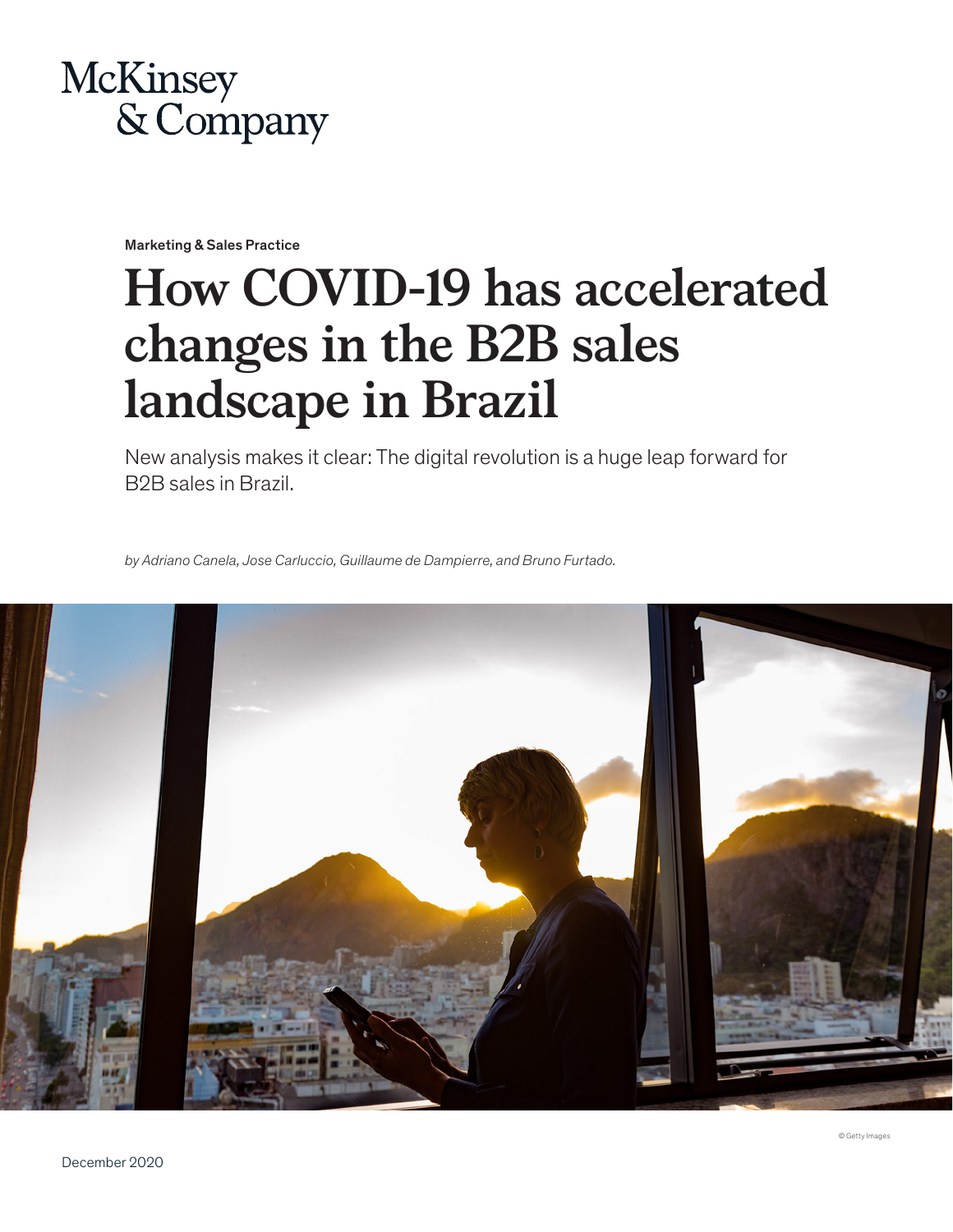The COVID-19 pandemic has forced B2B buyers and sellers to go digital in a massive way. What started out as a crisis response has now become the next normal, with great opportunities and big implications for how buyers and sellers do business in the near future.

Since the crisis began, McKinsey has been surveying decision makers in Brazil across different industries and in companies of different sizes, and the research reveals some significant findings:

#### **1. Both B2B buyers and sellers prefer the new digital reality**

More than three quarters of buyers and sellers believe this new digital model is more effective and say they now prefer digital self-serve and remote human engagement over face-to-face interactions—and that sentiment has steadily intensified.

Self-serve and remote interactions have made it easier for buyers to get information, place orders, get support, and arrange service, and customers have enjoyed that speed and convenience. Only about 20 to 30 percent of B2B buyers say they hope to return to in-person sales, even in sectors where field sales models have traditionally dominated, such as pharma and medical products.

# Exhibit 1 Most B2B seller interactions have moved to remote or digital …

# … and that's exactly what customers want.



#### Current way of interacting with suppliers' sales reps during different stages<sup>1</sup>  $%$  of respondents<sup>3</sup>



of B2B decision makers prefer remote human interactions or digital self-service $^{2,3}$ 

#### Why?

• Ease of scheduling

- Savings on travel expenses
- Safety

<sup>1</sup>Q: "How would you currently interact with sales reps from your company's suppliers during the following stages of interactions?" *²Q: "How would you prefer to interact with sales reps from your company's suppliers during the following stages of interactions?"* <sup>3</sup>Figures may not sum to 100% because of rounding.

Source: McKinsey COVID-19 B2B Decision-Maker Pulse #3 7/31–8/10/2020, Brazil (n = 400)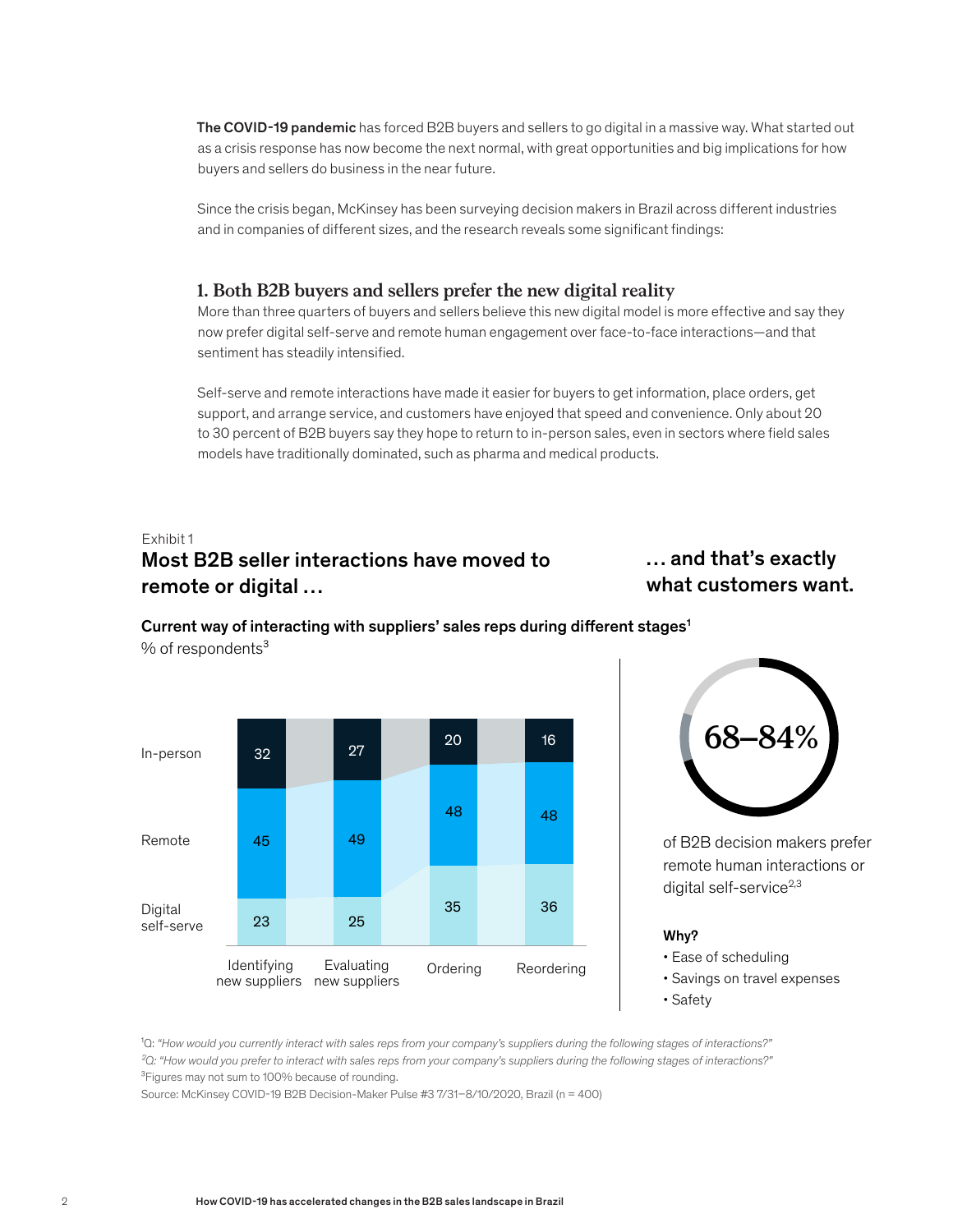#### Exhibit 2

## Belief in the effectiveness of new (mostly remote) sales model has increased in all countries since April.

## Effectiveness of new sales model in reaching and serving customers $1,2$

% of respondents



<sup>1</sup>Q: "How effective is your company's new sales model at reaching and serving customers?"

<sup>2</sup> Figures may not sum to 100% because of rounding.

<sup>3</sup>Percent of respondents choosing "as effective" or more so compared with prior to COVID-19.

⁴Percentage-point change in respondents choosing "as effective" or more so compared with April.

Source: McKinsey COVID-19 B2B Decision-Maker Pulse #3 7/27–8/11/2020, Brazil (n = 402)

While this shift is present across all countries surveyed, it is particularly pronounced in Brazil. Only B2B decision makers in China and South Korea have higher approval ratings for digital and remote sales than those in Brazil, while only France outpaced Brazil in the size of the swing in favor of digital and remote sales.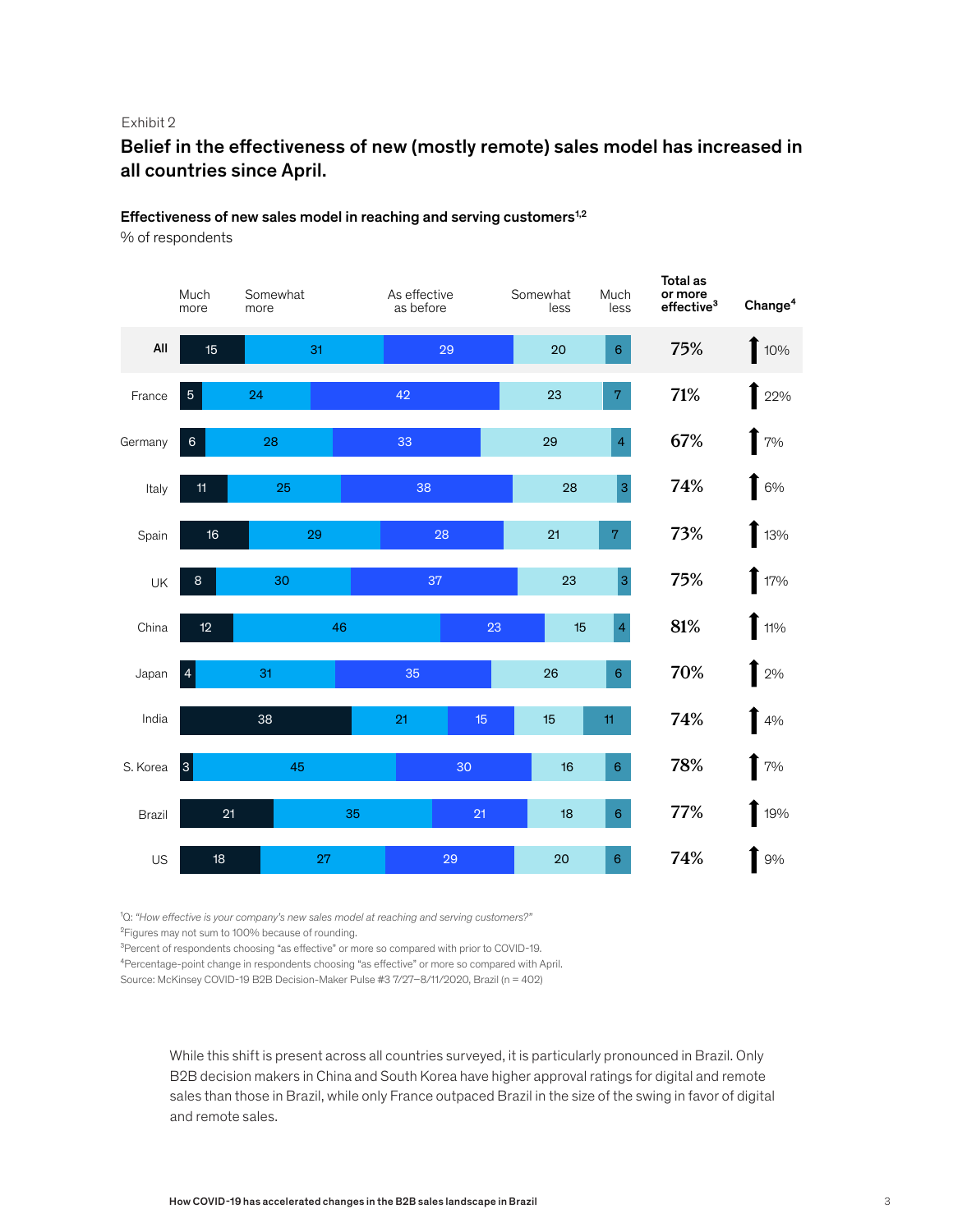#### **2. Customers are buying big online**

The most notable sign that digital sales have come of age is the comfort B2B buyers display in making large new purchases and reorders online. The prevailing wisdom was previously that e-commerce was mainly for smaller-ticket items and fast-moving parts. Not so anymore. Notably, more than 50 percent of B2B decision makers in Brazil say they are open to making new, fully self-serve or remote purchases in excess of \$50,000, and 21 percent would spend more than \$500,000.

Exhibit 3

Remote and self-service is not just for low-value purchases; a majority of users spend \$50,000 or more.

Value of maximum order you would place through end-to-end digital self-service and remote human interactions for a new product or service category<sup>1,2</sup>

% of respondents

# **\$500K to \$1M**

amount 10% are willing to spend

**Over \$1M**

amount 11% are willing to spend

# **\$50K to \$500K**

amount 31% are willing to spend

<sup>1</sup>Q: "What is the maximum order value that you would purchase through end-to-end digital self-serve and remote human interactions for a new *product or service category?"*

²Numbers do not add to 100% because "I don't know" option offered was not included for analysis. Source: McKinsey COVID-19 B2B Decision-Maker Pulse #3 7/27–8/11/2020 Brazil (n = 400)

> B2B decision makers in Brazil say that online and remote selling is as effective as in-person engagement, or even more, not just for reaching and serving current customers but for acquiring new customers as well.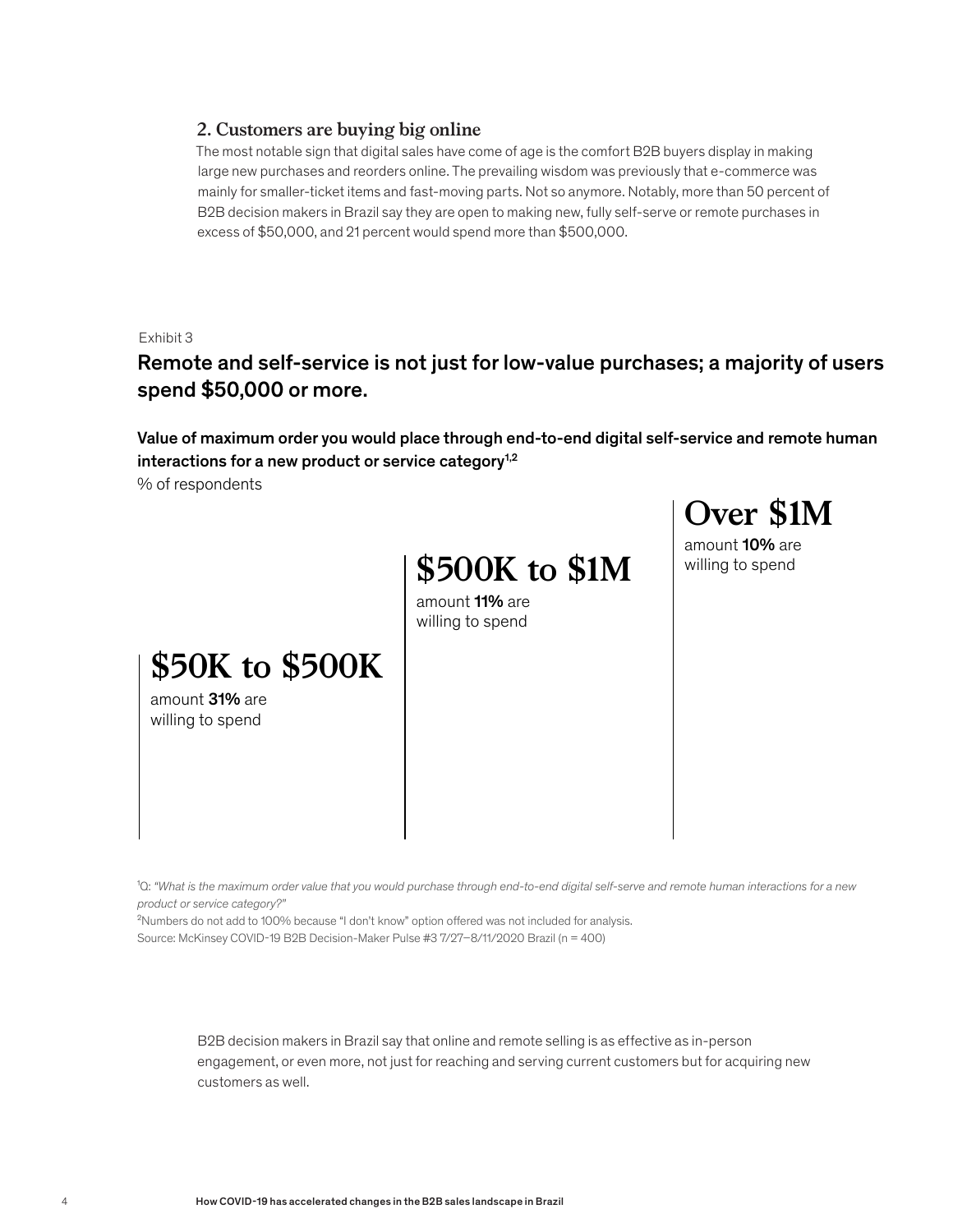Exhibit 4

# B2B decision makers believe the new model is just as effective for prospecting as it is for existing customers.

#### Effectiveness of new sales model in reaching and serving customers $1,2,3$

% of respondents



<sup>1</sup>Q: "How effective is your company's new sales model at reaching and serving customers?"

²Q: *"How effective is the new sales model in acquiring new customers (eg, those that have never purchased from your organization before)?"* <sup>3</sup>Figures may not sum to 100% because of rounding.

Source: McKinsey COVID-19 B2B Decision-Maker Pulse #3 7/27–8/11/2020, Brazil (n = 400)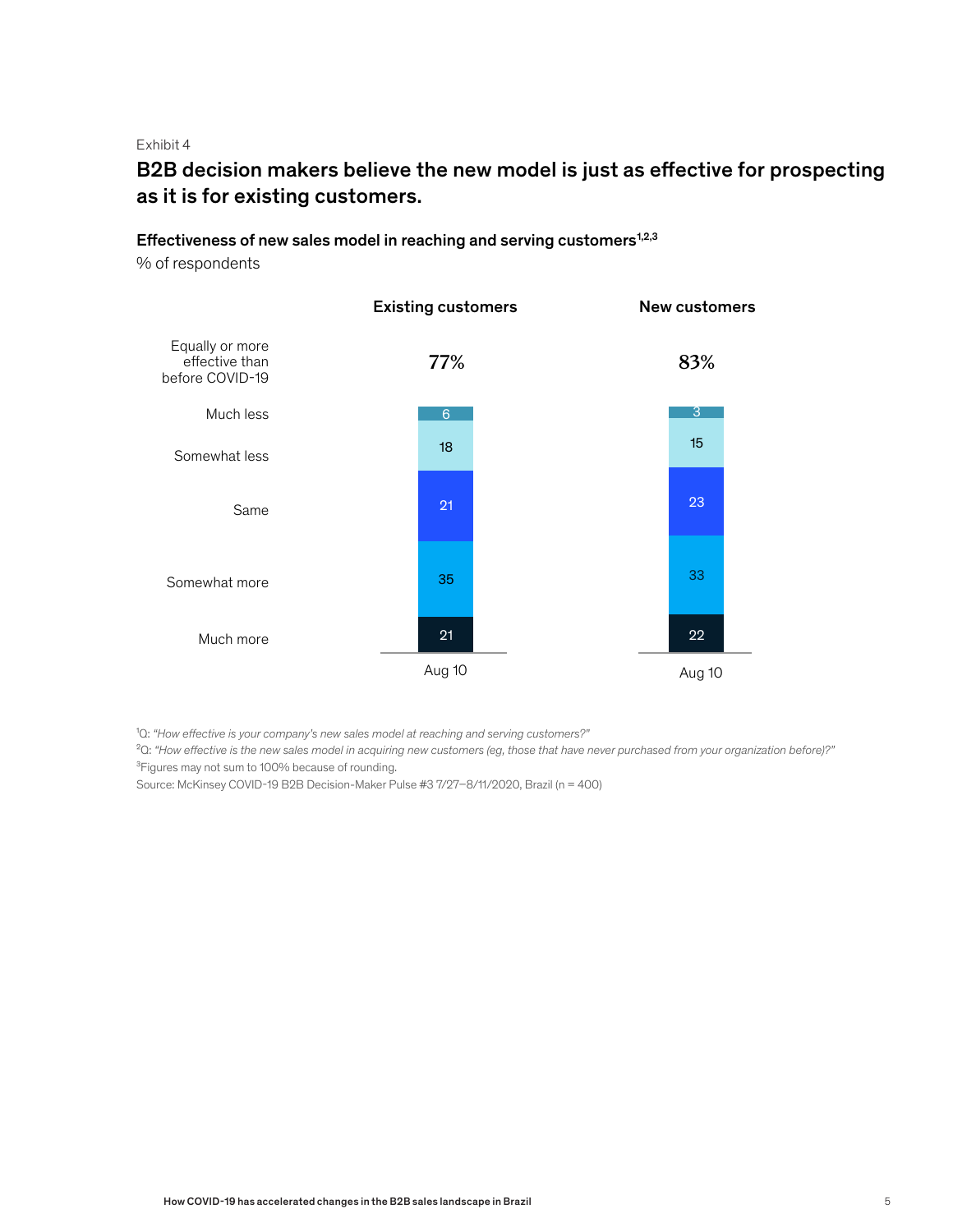#### **3. Video and live chat are the emerging stars of new go-to-market models**

With the massive shift to digital resulting from COVID-19, video and live chat have emerged as predominant channels for interacting and closing sales with B2B customers, while in-person meetings and related sales activities have dropped precipitously. Digital self-serve also gained relevance during the pandemic, increasing its penetration as a sales model by 17 percent.

Exhibit 5

# The majority of B2B companies have shifted their go-to-market model from traditional …

Go-to-market sales model during COVID-191,2,3 % of respondents

… to digital, with heavy reliance on video and online chat.



<sup>1</sup>Q: "In what ways was your company's product or service sold before COVID-19?"

²Q: *"Now today, in what ways is your company's product or service sold during COVID-19?"*

<sup>3</sup>Figures may not sum to 100% because responses under "other" option offered were not included in analysis, and because of rounding. Source: McKinsey COVID-19 B2B Decision-Maker Pulse #3 7/27–8/11/2020, Brazil (n = 400)

> Brazilian companies have adjusted their salesforce size and their footprint due to COVID-19 more aggressively than companies in other countries. Half the companies interviewed have reduced their in-person sales teams and their number of physical locations, demonstrating a clear commitment to fit into the new model. Additionally, three in four companies believe they need to further develop their capabilities and technology to succeed in this new B2B world, given the likely predominance of digital from now on.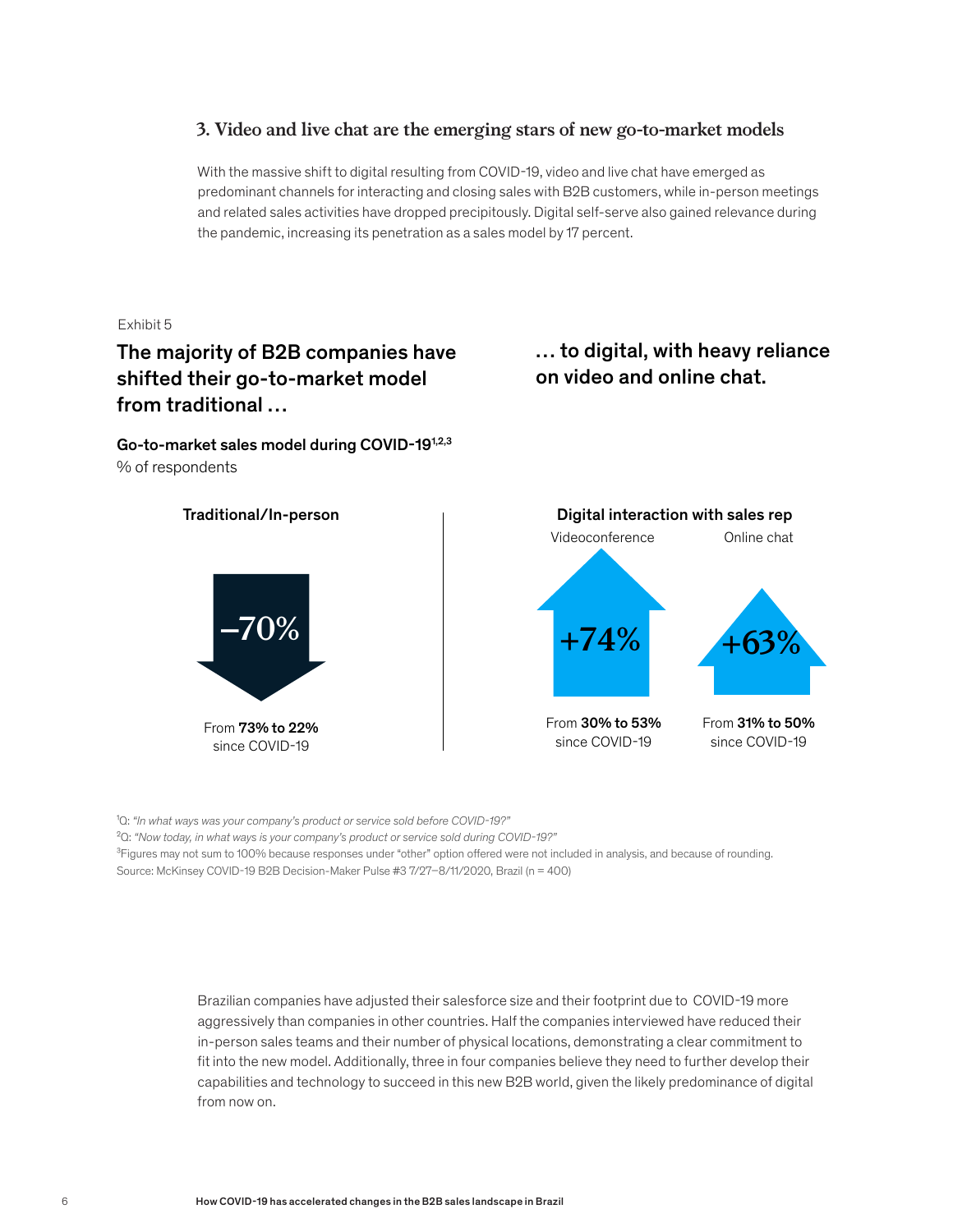#### Exhibit 6

#### In most countries, one in three B2B companies have already reduced their FTEs for in-person sales . . .

#### Changes in number of people (FTEs) in in-person sales (changes already made)<sup>1,2</sup> % of respondents

X**%** = percentage of respondents who indicated FTE reduction of more than 4% due to COVID-19



#### ... and the number of physical locations offering in-person sales.

Changes in number of physical locations $^{\rm 3}$  using in-person sales (changes already made) $^{\rm 4,5}$ 

Reduced >11% Reduced 4–10% About the same (within ±3%) Increased 4–10% Increased >11% 35% All countries 36% France Germany Italy 28% 36% 34% UK 30% China 28% Japan 34% India S. Korea Brazil 42% 51% 27% US Europe APAC 45% Spain X**%** = percentage of respondents who indicated reduction of more than 4% due to COVID-19 

% of respondents

Q: How has your organization changed your in-person sales team structure?

2Figures may not sum to 100% because of rounding; "Not Applicable" option was given; however not included for analysis.

<sup>3</sup>Q: How has your organization changed your in-person sales team structure?

4Figures may not sum to 100% because of rounding; "Not Applicable" option was given; however not included for analysis.

5Dealerships, stores, branches, etc. Source: McKinsey COVID-19 B2B Decision-Maker Pulse #3 7/27–8/11/2020, (US n = 602), (France n = 206), (Spain n = 200), (Italy n = 401), (UK n = 206), (Germany n = 401), (China n = 408), (S. Korea n = 200), (Japan n = 200), (India n = 400), (Brazil n = 402)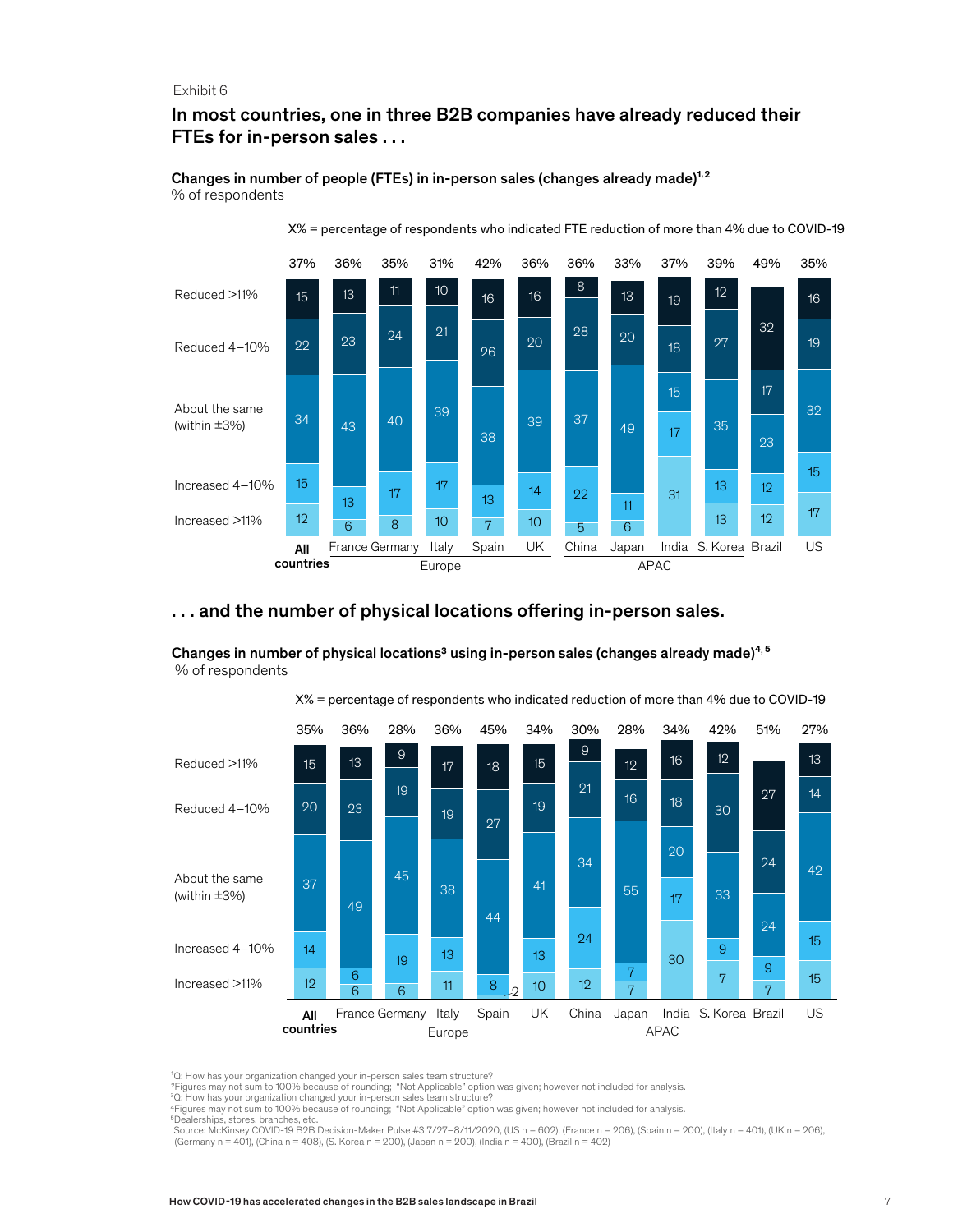In addition to shifting their sales model, Brazilian companies are also introducing new products and services according to new landscape brought by COVID-19, increasing the focus on the longterm sustainability of their products and services, and shifting their geographic focus to areas with lower risks.

#### **4. The future is digital—and optimistic**

According to survey respondents, these pandemic-induced adjustments are likely to become permanent. Close to nine in ten decision makers say that new commercial and go-to-market sales practices will be a fixture throughout 2021 and possibly beyond.

#### Exhibit 7

### Companies expect the new sales model to persist.



1 Q: *Which of the following statements best describe the changes your company has made to its commercial and go-to-market model during COVID-19?* Figures may not sum to 100% because of rounding.<br>Source: McKinsey COVID-19 B2B Decision-Maker Pulse #2 4/23–4/27/2020 (n = 419), McKinsey COVID-19 B2B Decision-Maker Pulse #3 7/31–8/10/2020

Brazil ( $n = 400$ )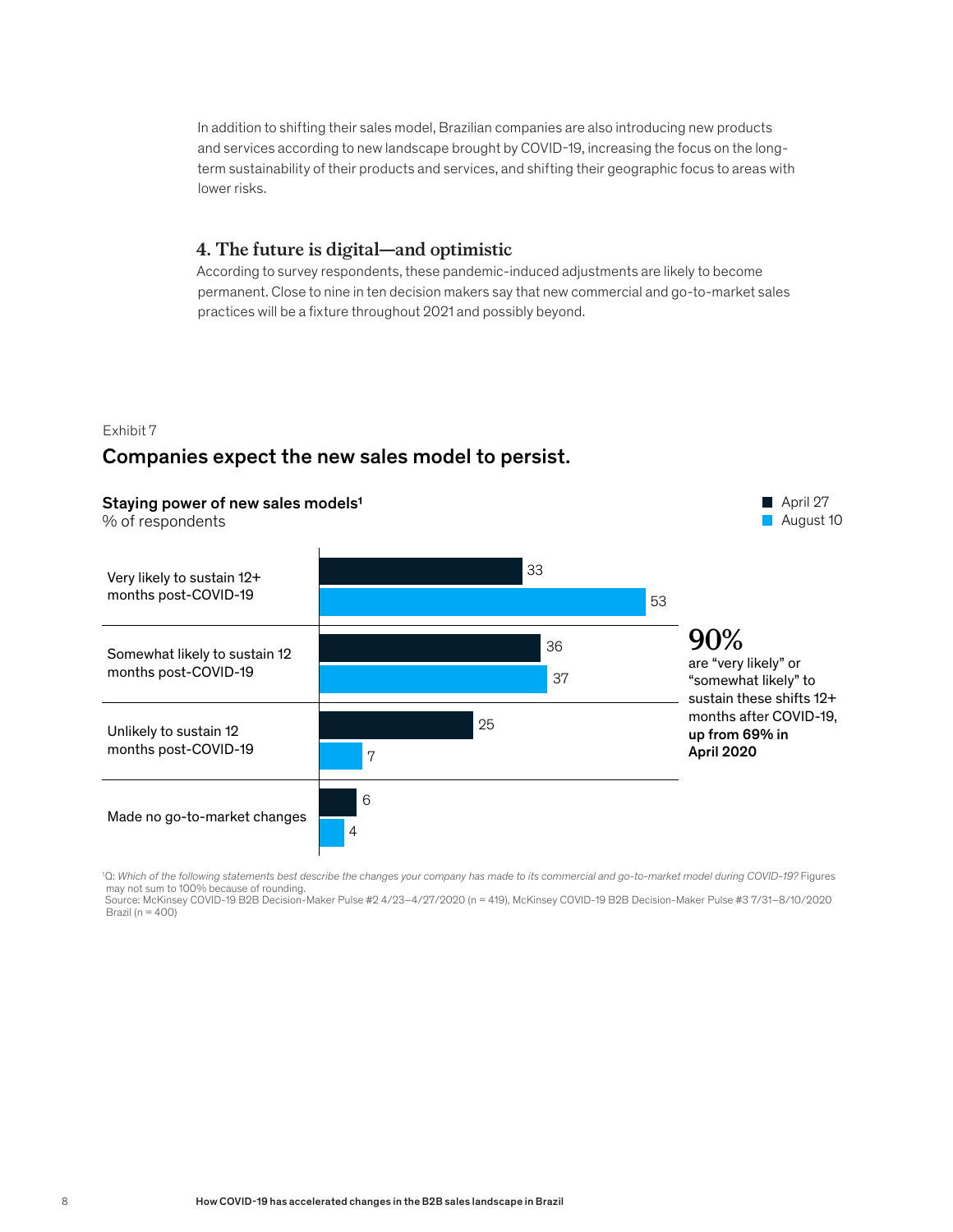Despite this, sentiments remain upbeat for a significant percentage of decision makers. Their optimism is reflected in the number of B2B decision makers who expect capital expenditures and operating expenditures to rise in the next five years.

#### Exhibit 8

# Brazilian industries expect capital and operating expenditures to rise.

Expected change in capex and opex investments in industry over the next 5 years due to COVID-191,2 % of respondents



<sup>1</sup>Q: "Over the next 5 years, how do you think COVID-19 will affect your industry's costs and investments in each of the following areas?" <sup>2</sup>Figures may not sum to 100% because responses under "prefer not to answer" option not included in analysis, and because of rounding. Source: McKinsey COVID-19 B2B Decision-Maker Pulse #3 7/27–8/11/2020, Brazil (n = 400)

The dramatic increase in digital adoption presents an outstanding opportunity for B2B enterprises. The shift to virtual sales can help sales organizations lower their cost per visit and acquisition cost, extend their reach, and significantly improve sales effectiveness—while delighting customers, who are demanding these new ways of interacting and are likely to reward suppliers that do them well.<sup>1</sup>

<sup>1</sup> McKinsey's 2018–19 Omnichannel Sales Insights Survey revealed 1.5–2 times greater likelihood that companies that offer "outstanding digital experiences" alongside "traditional sales experiences" will become their customers' primary suppliers.